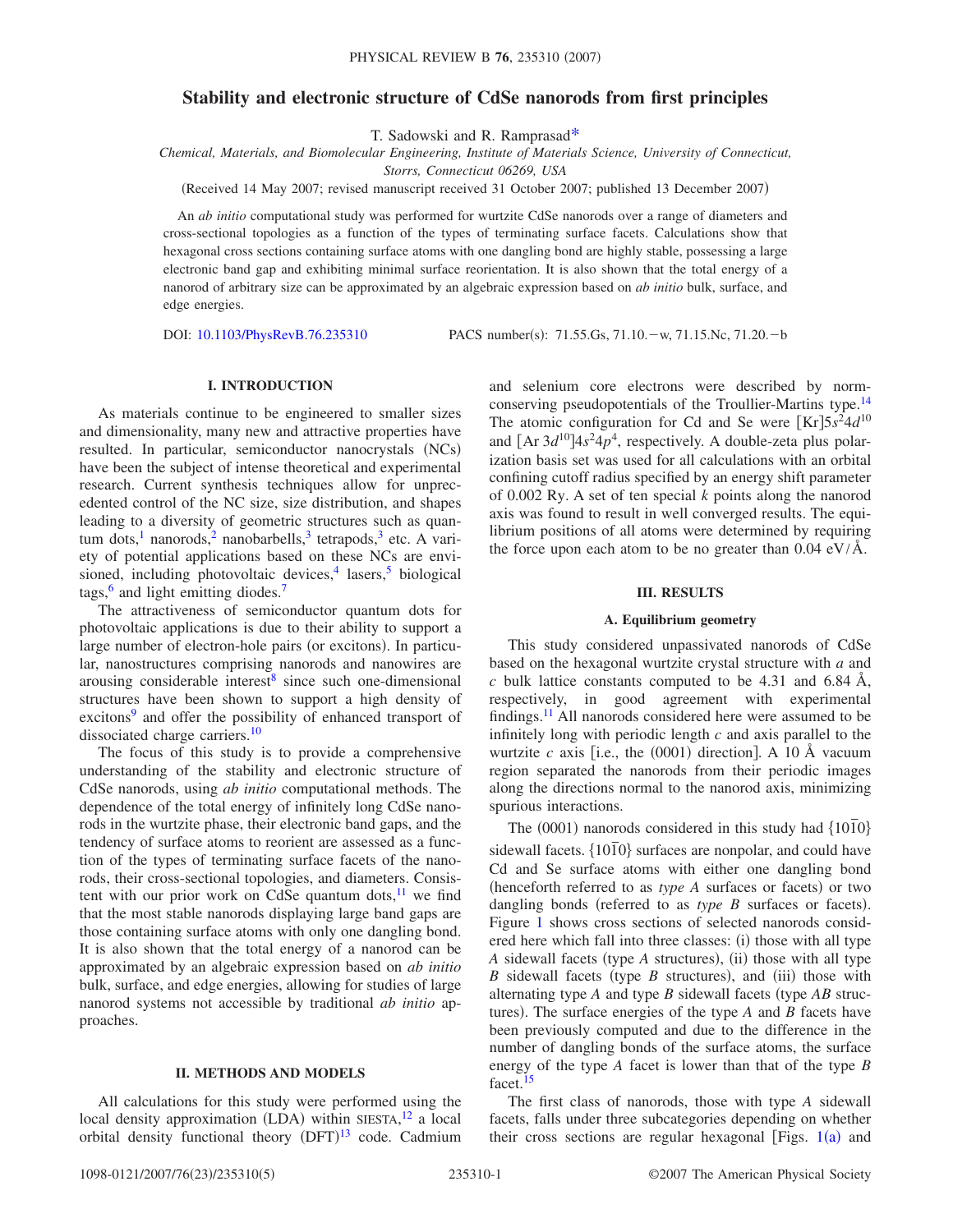<span id="page-1-0"></span>

FIG. 1. (Color online) Cross-sectional topologies of selected CdSe nanorods. Cd and Se atoms are represented by red and blue, respectively.

 $1(b)$  $1(b)$ ], irregular hexagonal [Fig.  $1(c)$ ], or triangular [Figs.  $1(d)-1(f)$  $1(d)-1(f)$  $1(d)-1(f)$ ]. The smallest type *A* nanorod with a regular hexagonal cross section had six pairs of CdSe per supercell, and nanorods with larger diameters were successively generated by increasing the number of "shells" of hexagonal units around the central hexagon. In general, for a number of shells *n*, the number of CdSe pairs in a type *A* nanorod with a regular hexagonal cross section  $(H_A^R)$  is given by  $H_A^R = 6n^2$ .

A small number of type *A* nanorods with irregular hexagonal cross sections were also considered. These structures were generated by removing the two outermost layers of atoms on alternating facets of the type *A* nanorods with regular hexagonal cross sections. For instance, the nanorod of Fig.  $1(c)$  $1(c)$  was generated starting from that of Fig.  $1(b)$ .

The final type *A* subcategory of nanorods included a series of structures with triangular cross sections. The smallest such structure contained 13 CdSe pairs, with three basic hexagonal units. Figures  $1(d) - 1(f)$  $1(d) - 1(f)$  show larger structures created by successively adding rows of hexagonal units. If *n* is the number of rows of hexagonal units, the number of CdSe pairs in a type *A* nanorod with a triangular cross section  $(H_A^T)$ is given by  $H_A^T = n^2 + 6n + 6$  for  $n > 1$ . While the type *A* nanorods with regular hexagonal cross sections constitute nanorods with roughly spherical cross sections, those with triangular cross sections allowed for the study of a larger number of structures over the same diameter range since successive increases in the size of the latter case resulted in a smaller increase in the number of CdSe pairs.

The second class of nanorods, namely, those possessing only type *B* facets, was investigated in a similar manner. Removal of *just* the outermost layer of atoms from every facet of the type *A* nanorods resulted in the type *B* nanorods, with all surface atoms displaying two dangling bonds. Figures  $1(g)-1(j)$  $1(g)-1(j)$  show selected type *B* nanorods. Note that the

nanorods of Figs.  $1(g)$  $1(g)$  and  $1(i)$  were generated starting from those of Figs.  $1(a)$  $1(a)$  and  $1(b)$ , respectively.

The final class of nanorods considered was generated such that they had a hexagonal cross section, but with alternating type *A* and type *B* sidewall facets. These structures were generated by removing just the outermost layer of atoms from alternating facets of the type *A* nanorods with irregular hexagonal cross sections. This class of CdSe nanorods has been studied previously by Li and Wang<sup>16</sup> and their prior work will serve as a benchmark for comparing our results.

The atomic-level geometries of all CdSe nanorods were then optimized. Figure [2](#page-1-1) captures the changes in the atomic positions following geometry optimization for the largest type *A* nanorod with regular hexagonal cross section contain-

<span id="page-1-1"></span>

FIG. 2. (Color online) Atomic coordinate relaxation in a 96 CdSe pair type *A* nanorod with a regular hexagonal cross section.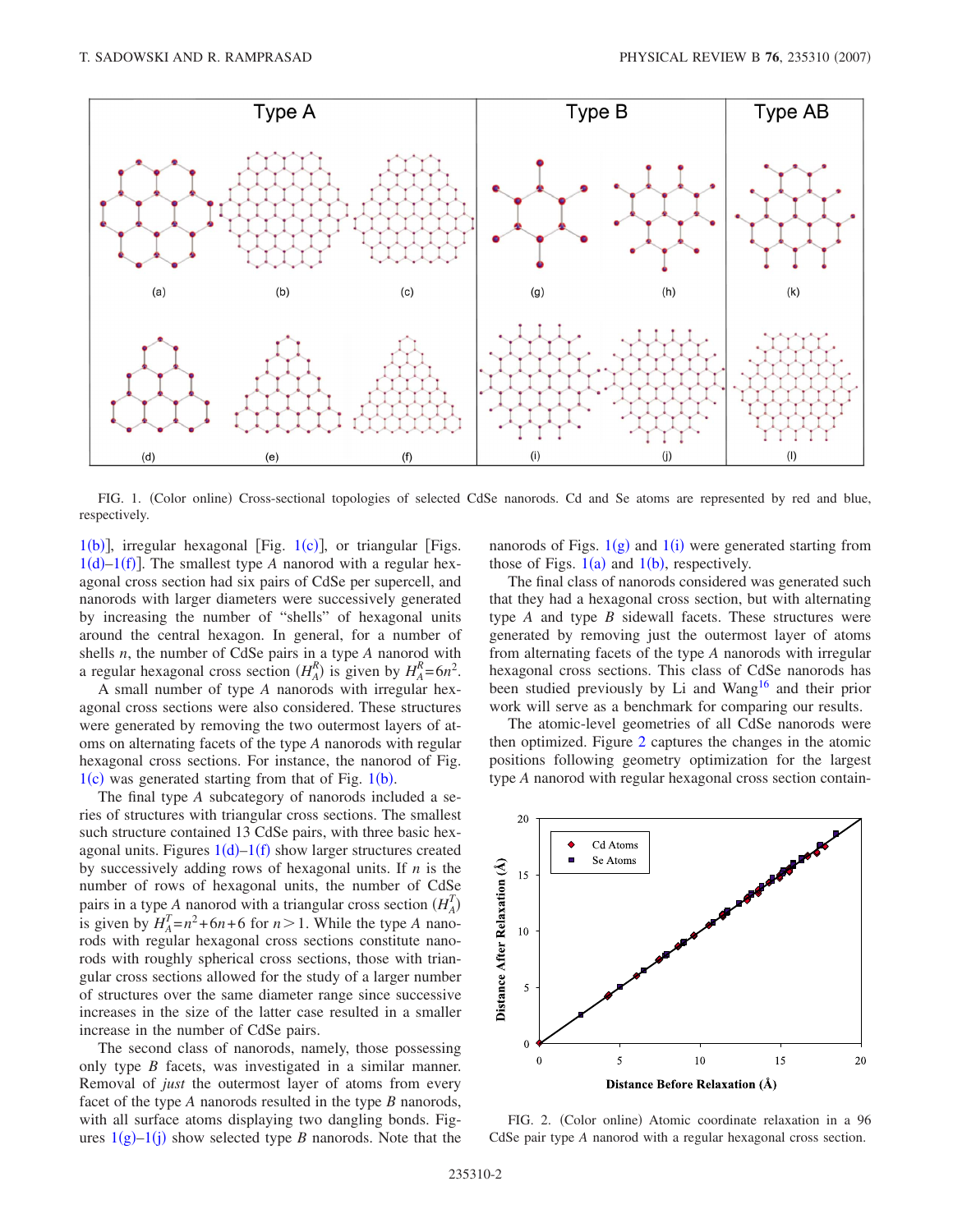ing 96 CdSe pairs. For this system, relaxation resulted in a decrease in the total energy of −0.13 eV/pair and an increase in the band gap of  $0.22$  eV (to  $1.46$  eV) compared to the original unrelaxed geometry. It is evident that atoms in the core of the nanorod within  $\approx$ 11 Å from the axis undergo negligible changes in position, and atoms in the outermost  $\approx$  8 Å thick layer undergo the maximum relaxation. Consistent with previous studies involving quantum dots $11$  and nanorods, $17$  Cd atoms tend to move inward (below the straight line of Fig. [2](#page-1-1)) while the Se atoms move outward (above the line) for all nanorod topologies. In comparison with quantum dots, $^{11}$  the magnitude of the displacement is not nearly as great. Since our nanorods possess only two types of low energy facets, the driving force for rearrangement is much less than for quantum dots which may possess a multitude of facets that vary widely in stability.

### **B. Electronic structure**

The total energies calculated for the various nanorod sizes and geometries are shown in Fig.  $3(a)$  $3(a)$ . The trends in these diagrams confirm those in previous studies focusing on CdSe quantum dots<sup>11</sup> and quantum rods.<sup>16</sup> For all nanorod geometries, the total energy per pair  $(E_{pair})$  decreases with increasing nanorod size, converging to the bulk energy. In particular, the family of type *A* nanorods has consistently lower total energy per pair than that of any of the type *B* and type *AB* families, attributable to the single dangling bond per atom on the surface. Similarly, due to their increased number of unpassivated bonds on the surface, type *B* nanorods possess the highest energy per pair with type *AB* structures having slightly lower values. Among the type *A* nanorods, those with regular hexagonal cross section possessed slightly lower total energy than those with other cross sections. This can likely be attributed to gentler and more uniform variations in the angles between adjacent surface facets.

Investigation of the band gap variations with nanorod size and topologies  $[Fig. 3(b)]$  $[Fig. 3(b)]$  $[Fig. 3(b)]$  shows that, in general, the band gap increases with decreasing nanorod size, reflecting the impact of quantum confinement. These values were obtained using LDA, which tends to underestimate the band gap, especially in the II-VI family of semiconductors.<sup>16</sup> Our calculated band gap for bulk CdSe was about 0.9 eV below the experimental value of 1.75 eV. In their study of CdSe nanorods, Li and Wang<sup>16</sup> have used a corrected empirical pseudopotential ("LDA+C") which accounts for the major part of the discrepancy between the LDA and experimental CdSe band gap. Based on a comparison of the LDA and LDA+C results for CdSe nanorods, they have shown that the confinement energies (the difference between the nanorod band gap and the bulk band gap) of CdSe nanorods in the 2-4 nm range are overestimated by LDA by about 0.18 eV. We, therefore, believe that our LDA nanorod band gaps are underestimated by a net amount of about 0.7 eV with respect to experiments. We also mention that our calculated LDA band gap values and the trends across nanorod diameters are in excellent agreement with available prior work.<sup>16[,18](#page-4-18)</sup>

Of the type *A* nanorods, those with irregular hexagonal cross sections have band gaps consistently smaller than those

<span id="page-2-0"></span>

FIG. 3. (Color online) (a) Total energy per pair of all CdSe nanorods studied as a function of nanorod size. The zero of energy corresponds to the CdSe bulk energy per pair. (b) Band gap as a function of nanorod size. The results of Li and Wang (Ref. [16](#page-4-16)) for passivated CdSe nanorods are also shown.

with regular hexagonal or triangular cross sections. More importantly, all type *B* and type *AB* structures possess band gap values significantly lower than comparably sized type *A* structures. This trend is consistent with our previous CdSe quantum dot results, $11$  which has led to the realization that surface Cd or Se atoms displaying just one dangling bond result in no gap states and require no passivation. Surface atoms with more than one dangling bond, on the other hand, result in states in the band gap, thereby causing an apparent reduction in the band gap value.

Two pieces of supporting evidence confirm this theory. The first involves an inspection of the nanorod band structures. The left panels of Fig. [4](#page-3-0) show the band diagrams for a type *A* nanorod and a type *B* nanorod, containing 96 and 72 CdSe pairs, respectively. While the band gap of the type *A* nanorod is "clean," that of the type *B* nanorod contains dis-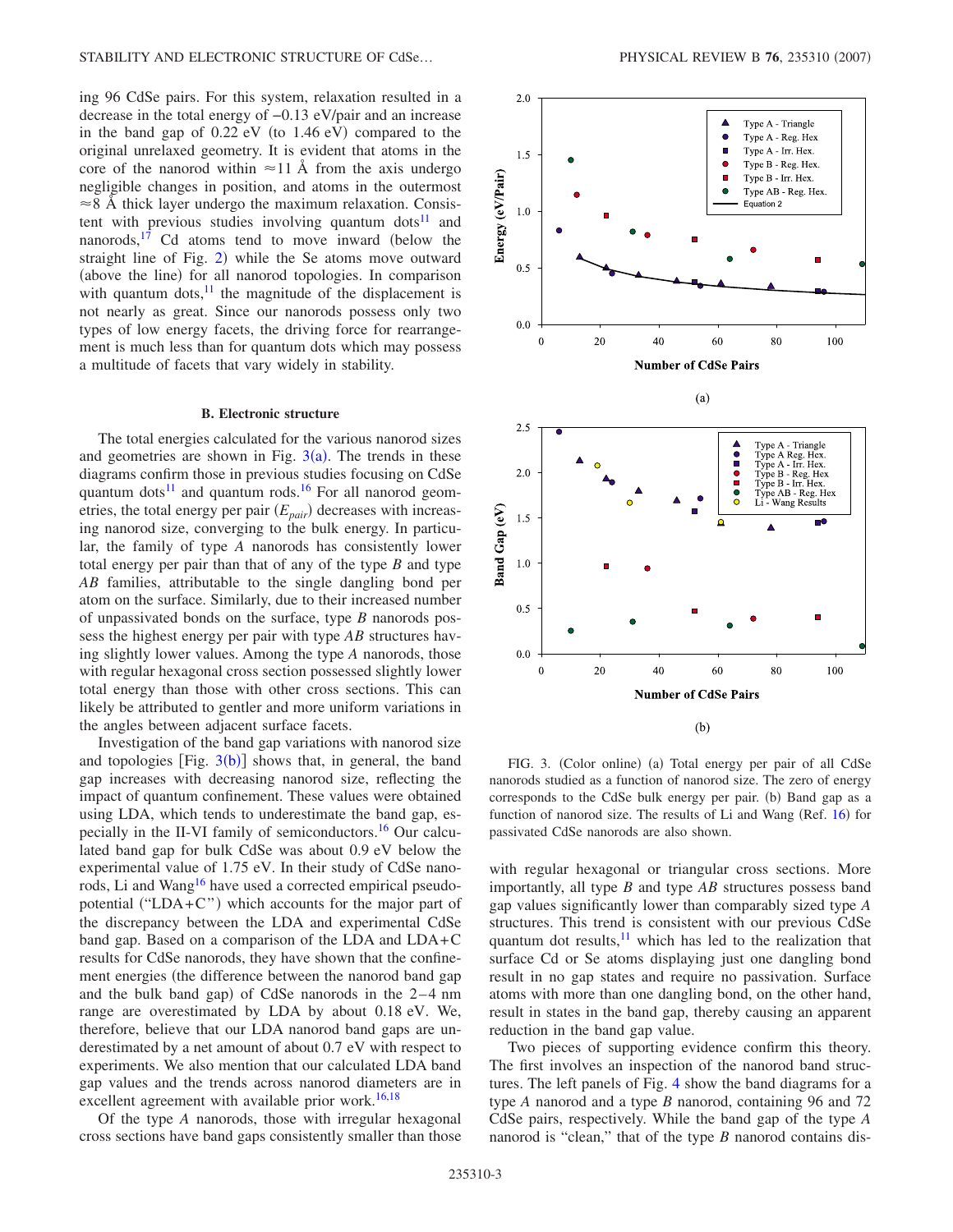<span id="page-3-0"></span>

FIG. 4. (Color online) (a) Band diagram and radially decomposed density of states for a type *A* nanorod with regular hexagonal cross section containing 96 CdSe pairs. (b) Band diagram and radially decomposed density of states for a type *B* nanorod with regular hexagonal cross section containing 72 CdSe pairs.

persionless bands in the band gap. The origin of these dispersionless bands or "gap states" can be traced to the surface atoms which display two dangling bonds in the type *B* nanorods (as opposed to just one dangling bond per surface atom in the type *A* nanorods). A conclusive proof of the role played by the surface atoms is provided by an analysis of the radially decomposed density of states (RDOS). The RDOS for each concentric shell of atoms in the nanorod (shown in the right panels of Fig. [4](#page-3-0)) was obtained by summing the density of states (DOS) projected from each atom in that shell [see Figs.  $1(b)$  $1(b)$  $1(b)$  and  $1(i)$  $1(i)$ ] and dividing by the total number of CdSe pairs in that shell. The innermost six CdSe pairs comprise shell 1, while the outermost layer constitutes shell 4. For the type *A* nanorod, the RDOS for each shell as well as the total DOS are nearly identical to one another. The surface atoms, each containing one dangling bond, behave as though the surface is completely passivated yielding a large band gap free of dispersionless bands. For the type *B* nanorod, the impact of an additional dangling bond per surface atom is evident when comparing the RDOS for the fourth shell to those from the inner shells. The additional peaks in the fourth shell RDOS can be correlated with the dispersionless bands in the band diagram which in general cause an apparent narrowing of the band gap of type *B* nanorods relative to the type *A* variety [Fig.  $3(b)$  $3(b)$ ]. Thus, just as in CdSe quantum dots, <sup>11</sup> rehybridization (from  $sp^3$  to  $sp^2$ ) at surface atoms with one dangling bond keeps the band gap free of surface states in type *A* CdSe nanorods, while adequate rehybridization is not achieved in type *B* nanorods with two dangling bonds per surface atom.

The second piece of supporting evidence for our theory that single surface dangling bonds result in no surface, or gap, states is provided by prior work on CdSe nanorods.<sup>16</sup> Li and Wang have used the charge-patching method within DFT to study a wide variety of quantum dots and rods. Their CdSe nanorods are equivalent to our type *AB* nanorods, but in their case, they passivate their surface atoms with pseudohydrogen atoms to saturate the dangling bonds. Their results for the band gap of three nanorods are also contained in Fig.  $3(b)$  $3(b)$ . As can be seen, the Li and Wang results fall right on our type *A* nanorod results, indicating that our unpassivated type *A* nanorods are equivalent to type *AB* nanorods passivated with surface atoms to remove dangling bonds. This information provides important insight into the correlation between nanocrystal surface structure and its band gap.

## **IV. DISCUSSION**

When considering nanorods containing a large number of atoms, traditional *ab initio* approaches may prove unfeasible due to the associated high computational costs. To evaluate the total energy of such systems, we adopt an alternate ap-proach suggested earlier<sup>19[–21](#page-4-20)</sup> requiring only knowledge of the bulk, surface, and edge energies of a nanorod. As a demonstration of this approach, we consider triangular nanorods, examples of which are shown in Figs.  $1(d)-1(f)$  $1(d)-1(f)$ . The total energy of the system can be obtained through the following expression:

<span id="page-3-1"></span>
$$
E_{tot} = \mu_{bulk} H_A^T + (3acn)\sigma + (3c)\epsilon.
$$
 (1)